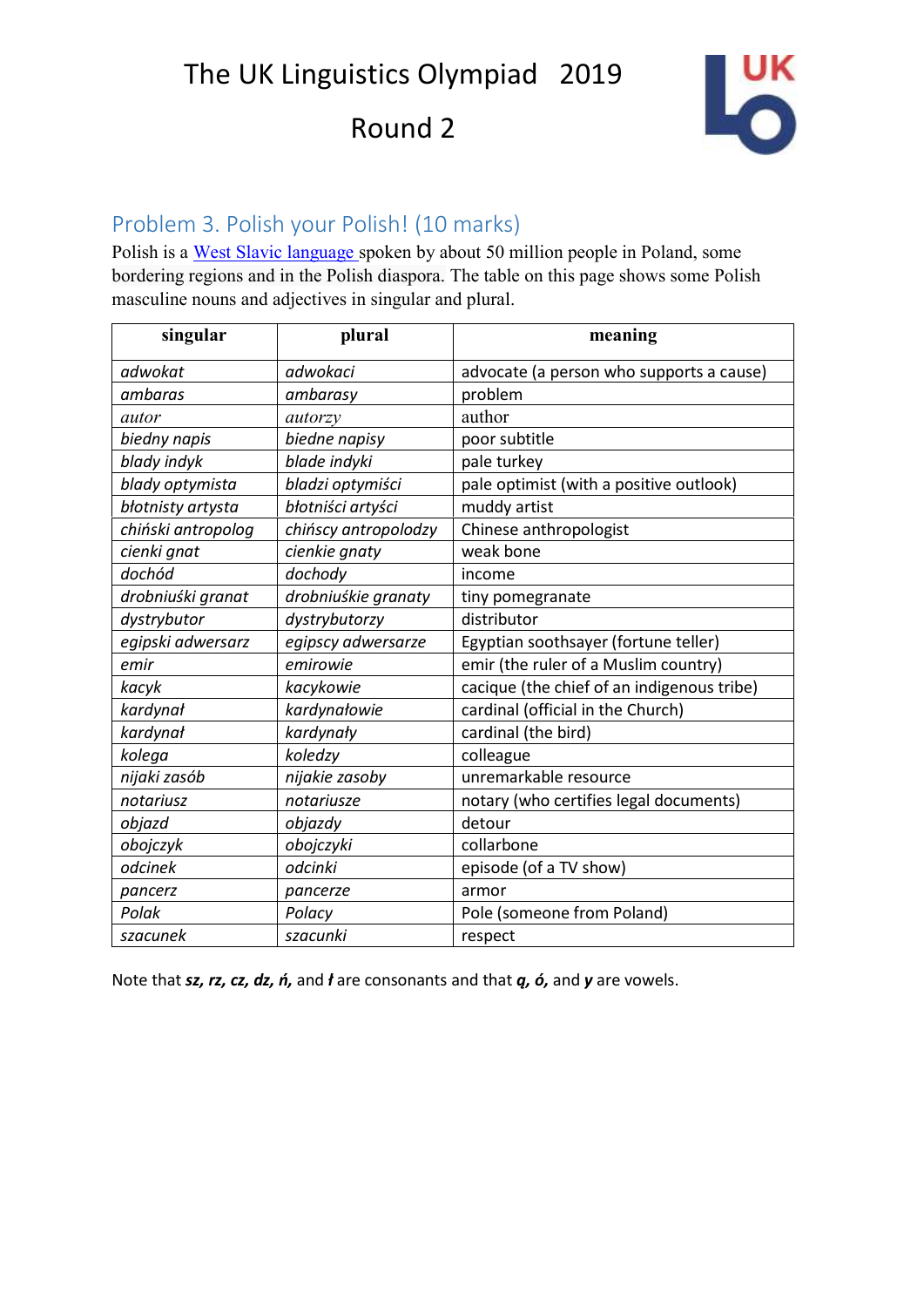

**Q.3.1**. The Polish word *darmozjad* means "a loafer," or a person who lives on others' expense. You might expect the plural to be *darmozjadzi*. However, the plural is actually *darmozjady.*  Explain why this is the case in your answer sheets.

**Q.3.2**. The noun *wielkolud* ('giant') has two plurals. What are they, and when would each be used?

**Q.3.3.** Give the plural forms of the following phrases.

| a. kalendar [should be | calendar         | i. chybki pilot | swift pilot |
|------------------------|------------------|-----------------|-------------|
| kalendarz]             |                  |                 |             |
| b. jarski kapelusz     | vegetarian hat   | j. czepek       | bonnet      |
| c. łotr                | villain          | k. grzejnik     | heater      |
| d. robotnik            | worker           | I. rudy grób    | red tomb    |
| e. chorowity chirurg   | sickly surgeon   | m. szympans     | chimpanzee  |
| f. partner             | partner          | n. pan          | lord        |
| g. zwalisty golfista   | stocky golfer    | o. zalążek      | seed        |
| h. zachodnioeuropejski | Western European |                 |             |
| akordeonista           | accordionist     |                 |             |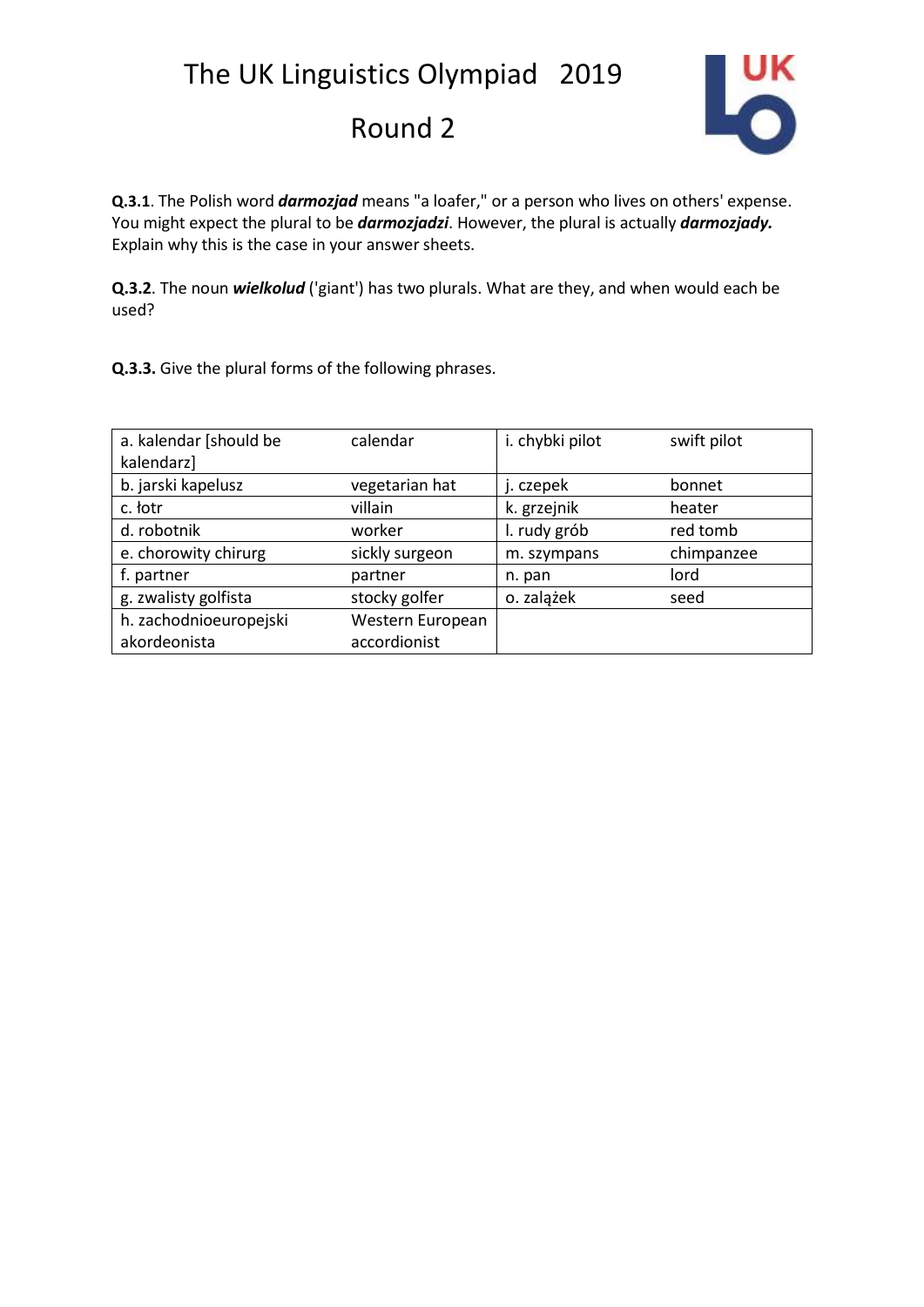

## Solution and marking.

Scoring (max 35)

- Q3.1: 1 point for the main idea. (max 1)
- Q3.2: 1 point for the forms, one for their meanings. (max 2)
- Q3.3: 1 point for each correct single word, so 2 for some items a-o (max 22)
	- o ignore item (a)
	- o pay attention to ó~o, ś~s, i~y+

| Q.3.1. | Loafers are classified as nonhuman due to their laziness.                           |                         |  |
|--------|-------------------------------------------------------------------------------------|-------------------------|--|
| Q.3.2. | wielkoludy (a nonhuman giant, like in a fairy tale) and wielkoludzi (a tall person) |                         |  |
| Q.3.3. | a. kalendarze [ignore $-$ sing = kalendarz]                                         | <i>i.</i> chybcy piloci |  |
|        | b. jarskie kapelusze                                                                | j. czepki               |  |
|        | c. <i>totrzy</i>                                                                    | k. grzejniki            |  |
|        | d. robotnicy                                                                        | I. rude groby           |  |
|        | e. chorowici chirurdzy                                                              | m. szympansy            |  |
|        | f. partnerzy OR partnrzy                                                            | n. panowie              |  |
|        | g. zwaliści golfiści                                                                | o. zalążeki             |  |
|        | h. zachodnioeuropejscy akordeoniści                                                 |                         |  |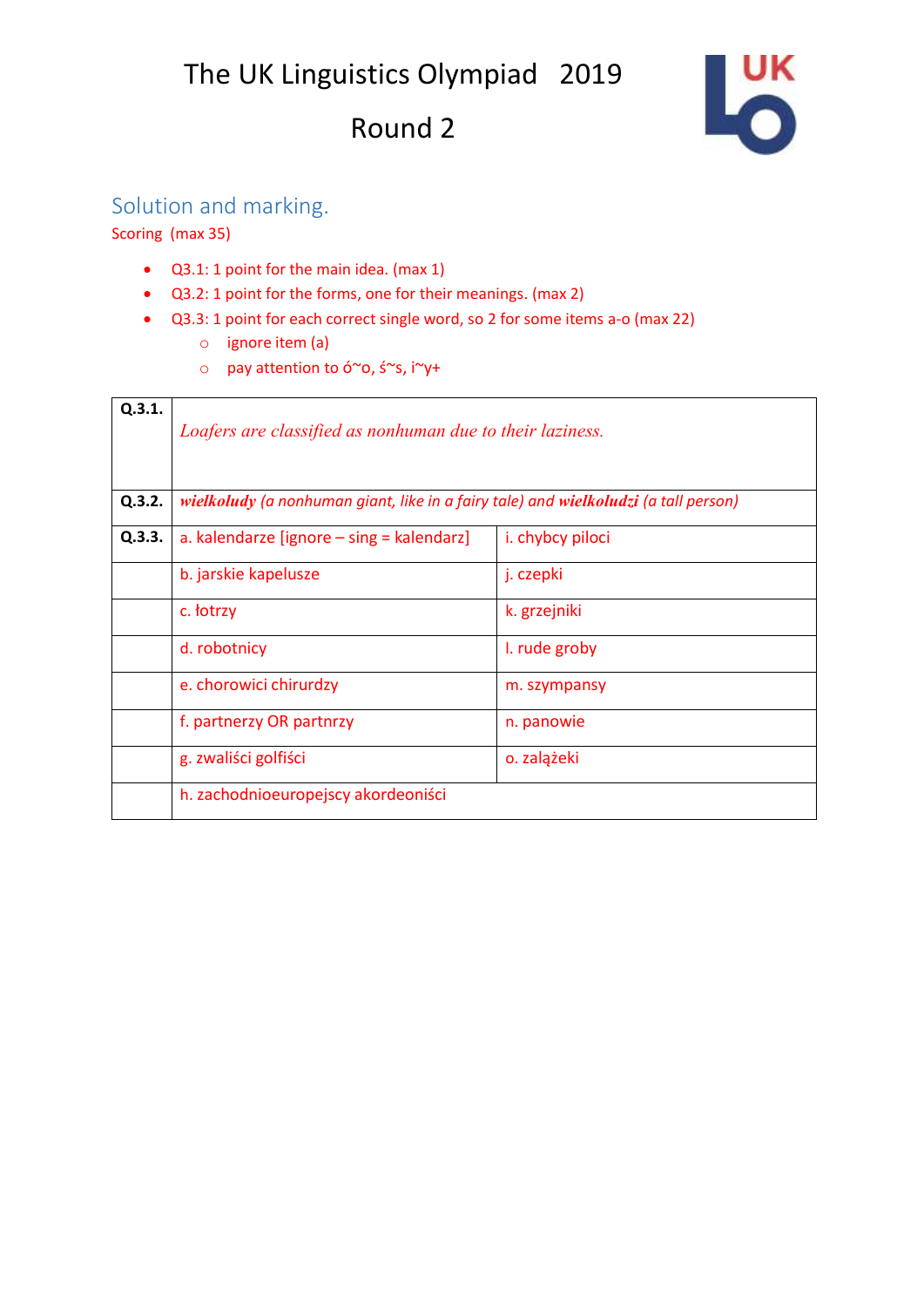

### **Commentary**

- ❖ **Nouns:** the masculine nouns in Polish language can be divided into several groups:
	- ➢ nouns (no matter **persons/nonpersons**) with a soft stem (excluding the ones which end in **-c/-ca/-ec**), i.e. **-ń/-ć/-sz/-rz/-l**  $\Rightarrow$  pl. := stem + -e;
	- ➢ **nonpersons** with a stem which ends in **-c/-ca/-ec** => pl. := stem + **-e**;
	- ➢ **persons** with a stem which ends in **-c/-ca/-ec**  $\Rightarrow$  pl. := stem + -y;
	- ➢ **persons** with a hard stem (excluding the ones which end in **-k/-g/-r**)  $\Rightarrow$  pl. := modified (softened) stem  $+$ **-i**; (!) For the softening see below!
	- ➢ **persons** with a (hard) stem which ends in **-k/-g/-r**  $\Rightarrow$  pl. := modified (softened) stem  $+$  **-y**; (!) For the softening see below!
	- ➢ **nonpersons** with a hard stem (excluding the ones which end in **-k/-g/-r**)  $\Rightarrow$  pl. := stem + -y;
	- ➢ **nonpersons** with a (hard) stem which ends in **-k/-g/-r**  $\Rightarrow$  pl. := stem + -**i**;
	- ➢ nouns (for **persons**) that mean titles/ranks/positions/kinship terms  $\Rightarrow$  pl. := stem + -owie;
	- ➢ **persons** who are treated as **nonpersons** (darmozjad/łotr/pijak/zabójca)  $\Rightarrow$  pl. := stem + -y.

#### ❖ **Adjectives:** they can be formed in two ways:

 $\triangleright$  if the adjective modifies a nonperson

$$
=
$$
  $pl. :=$  stem +  $-e$  or  $pl. :=$ stem +  $-ie$  (after  $-g/-k$ );

- $\triangleright$  if the adjective modifies a person
	- $\Rightarrow$  pl. := modified (softened) stem + -i or
		- pl. := modified (softened) stem + **-y** (after **-dz/-c/-rz**).